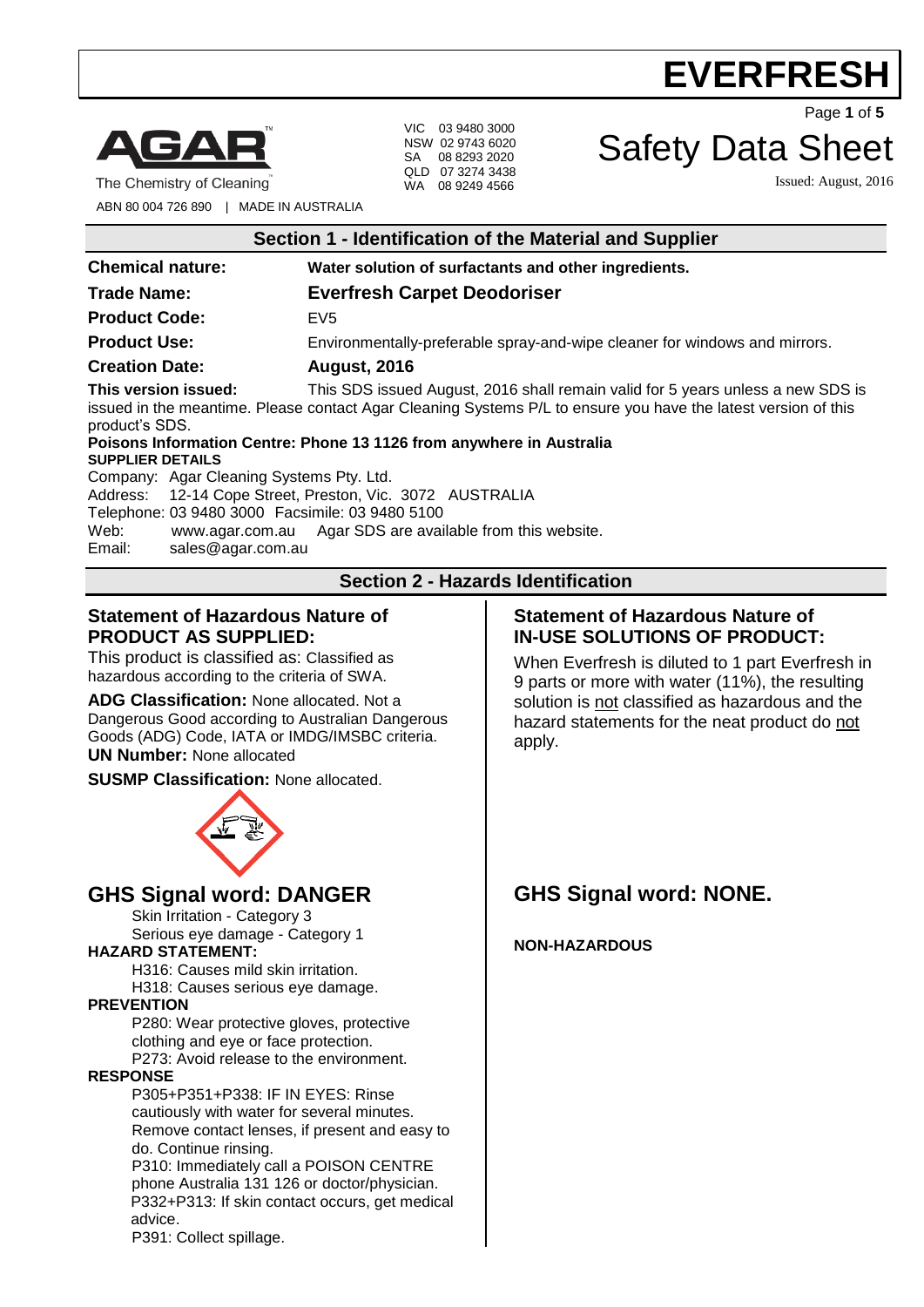Page **2** of **5**

### **Emergency Overview**

### **Physical Description & Colour: Light green liquid.**

#### **Odour:** Spice perfume.

**Major Health Hazards:** No significant risk factors have been found for this product.

| <b>Section 3 - Composition/Information on Ingredients</b> |               |          |                                |         |  |
|-----------------------------------------------------------|---------------|----------|--------------------------------|---------|--|
| Ingredients                                               | <b>CAS No</b> | Conc.%   | TWA $(mg/m^3)$ STEL $(mg/m^3)$ |         |  |
| Triclosan                                                 | 3380-34-5     | 1> ا     | not set                        | not set |  |
| Nonionic detergents                                       | secret        | $5 - 15$ | not set                        | not set |  |
| Water and other non hazardous ingredients                 | 7732-18-5     | to $100$ | not set                        | not set |  |

This is a commercial product whose exact ratio of components may vary slightly. Minor quantities of other non hazardous ingredients are also possible.

The SWA TWA exposure value is the average airborne concentration of a particular substance when calculated over a normal 8 hour working day for a 5 day working week. The STEL (Short Term Exposure Limit) is an exposure value that may be equalled (but should not be exceeded) for no longer than 15 minutes and should not be repeated more than 4 times per day. There should be at least 60 minutes between successive exposures at the STEL. The term "peak "is used when the TWA limit, because of the rapid action of the substance, should never be exceeded, even briefly.

### **Section 4 - First Aid Measures**

### **General Information:**

You should call the Poisons Information Centre if you feel that you may have been poisoned, burned or irritated by this product. The number is 13 1126 from anywhere in Australia (0800 764 766 in New Zealand) and is available at all times. Have this SDS with you when you call.

**Inhalation:** No first aid measures normally required. However, if inhalation has occurred, and irritation has developed, remove to fresh air and observe until recovered. If irritation becomes painful or persists more than about 30 minutes, seek medical advice.

**Skin Contact:** Wash gently and thoroughly with water (use non-abrasive soap if necessary) for 5 minutes or until chemical is removed.

**Eye Contact:** Immediately flush the contaminated eye(s) with lukewarm, gently flowing water for 5 minutes or until the product is removed, while holding the eyelid(s) open. Obtain medical advice immediately if irritation occurs. Take special care if exposed person is wearing contact lenses.

**Ingestion:** If swallowed, do NOT induce vomiting. Wash mouth with water and contact a Poisons Information Centre, or call a doctor.

### **Section 5 - Fire Fighting Measures**

**Fire and Explosion Hazards**: The major hazard in fires is usually inhalation of heated and toxic or oxygen deficient (or both), fire gases. There is no risk of an explosion from this product under normal circumstances if it is involved in a fire.

Only small quantities of decomposition products are expected from this product at temperatures normally achieved in a fire. This will only occur after heating to dryness.

Fire decomposition products from this product are likely to be irritating if inhaled.

**Extinguishing Media:** Not combustible. Use extinguishing media suited to burning materials.

**Fire Fighting:** If a significant quantity of this product is involved in a fire, call the fire brigade.

| Flash point:                     | Does not burn.                  |
|----------------------------------|---------------------------------|
| <b>Upper Flammability Limit:</b> | Does not burn.                  |
| <b>Lower Flammability Limit:</b> | Does not burn.                  |
| <b>Autoignition temperature:</b> | Not applicable - does not burn. |
| <b>Flammability Class:</b>       | Does not burn.                  |
|                                  |                                 |

### **Section 6 - Accidental Release Measures**

**Accidental release:** Minor spills do not normally need any special cleanup measures. In the event of a major spill, prevent spillage from entering drains or water courses. Wear full protective clothing including eye/face protection. All skin areas should be covered. See below under Personal Protection regarding Australian Standards relating to personal protective equipment. Suitable materials for protective clothing include rubber, PVC. Eye/face protective equipment should comprise as a minimum, protective glasses and, preferably, goggles. If there is a significant chance that vapours or mists are likely to build up in the cleanup area, we recommend that you use a respirator. Usually, no respirator is necessary when using this product. However, if you have any doubts consult the Australian Standard mentioned below (section 8). Otherwise, not normally necessary.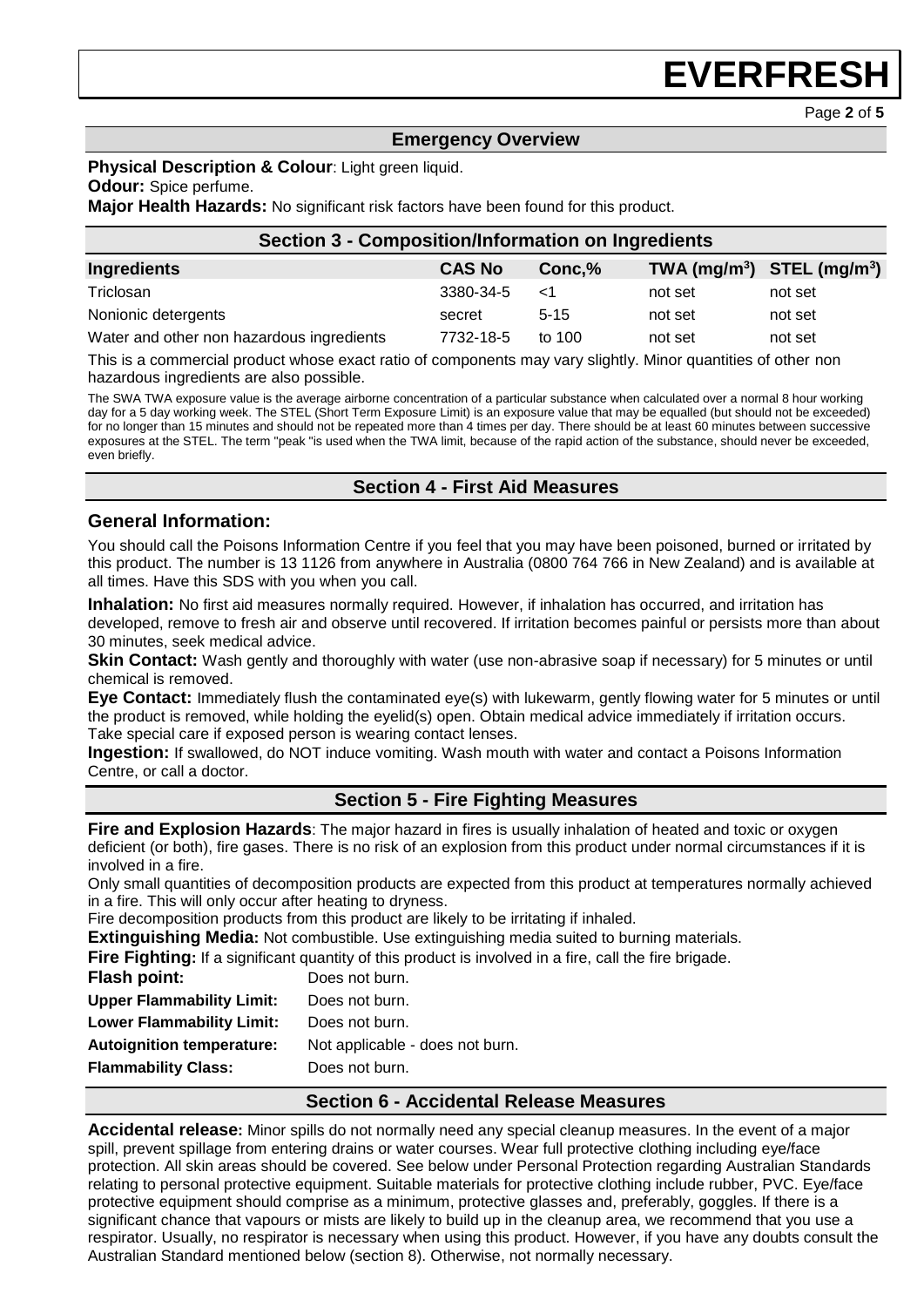Page **3** of **5**

Stop leak if safe to do so, and contain spill. Absorb onto sand, vermiculite or other suitable absorbent material. If spill is too large or if absorbent material is not available, try to create a dike to stop material spreading or going into drains or waterways. Sweep up and shovel or collect recoverable product into labelled containers for recycling or salvage, and dispose of promptly. Recycle containers wherever possible after careful cleaning. After spills, wash area preventing runoff from entering drains. If a significant quantity of material enters drains, advise emergency services. This material may be suitable for approved landfill. Ensure legality of disposal by consulting regulations prior to disposal. Thoroughly launder protective clothing before storage or re-use. Advise laundry of nature of contamination when sending contaminated clothing to laundry.

### **Section 7 - Handling and Storage**

**Handling:** Check Section 8 of this SDS for details of personal protective measures, and make sure that those measures are followed. The measures detailed below under "Storage" should be followed during handling in order to minimise risks to persons using the product in the workplace.

**Storage:** Make sure that the product does not come into contact with substances listed under "Incompatibilities" in Section 10.

### **Section 8 - Exposure Controls and Personal Protection**

The following Australian Standards will provide general advice regarding safety clothing and equipment:

Respiratory equipment: **AS/NZS 1715**, Protective Gloves: **AS 2161**, Occupational Protective Clothing: AS/NZS 4501 set 2008, Industrial Eye Protection: **AS1336** and **AS/NZS 1337**, Occupational Protective Footwear: **AS/NZS2210**.

### **SWA Exposure Limits TWA (mg/m<sup>3</sup>**

Exposure limits have not been established by SWA for any of the significant ingredients in this product.

No special equipment is usually needed when occasionally handling small quantities. The following instructions are for bulk handling or where regular exposure in an occupational setting occurs without proper containment systems.

**Ventilation:** This product should only be used in a well ventilated area. If natural ventilation is inadequate, use of a fan is suggested.

**Eye Protection:** Eye protection such as protective glasses or goggles is recommended when this product is being used.

**Skin Protection:** You should avoid contact even with mild skin irritants. Therefore you should wear suitable impervious elbow-length gloves and facial protection when handling this product. See below for suitable material types.

**Protective Material Types:** We suggest that protective clothing be made from the following materials: rubber, PVC.

**Respirator:** Usually, no respirator is necessary when using this product. However, if you have any doubts consult the Australian Standard mentioned above. Otherwise, not normally necessary.

Safety deluge showers should, if practical, be provided near to where this product is being handled commercially.

### **Section 9 - Physical and Chemical Properties:**

| <b>Physical Description &amp; colour:</b> | Light green liquid.                       |
|-------------------------------------------|-------------------------------------------|
| Odour:                                    | Spice perfume.                            |
| <b>Boiling Point:</b>                     | Approximately 100°C at 100kPa.            |
| <b>Freezing/Melting Point:</b>            | Below 0°C.                                |
| <b>Volatiles:</b>                         | Water component.                          |
| <b>Vapour Pressure:</b>                   | 2.37 kPa at 20°C (water vapour pressure). |
| <b>Vapour Density:</b>                    | As for water.                             |
| <b>Specific Gravity:</b>                  | 1.01                                      |
| <b>Water Solubility:</b>                  | Completely soluble in water.              |
| pH:                                       | $4.8 - 5.5$ (as supplied)                 |
| <b>Volatility:</b>                        | $< 0.3\%$ VOC                             |
| <b>Odour Threshold:</b>                   | No data.                                  |
| <b>Evaporation Rate:</b>                  | As for water.                             |
| <b>Coeff Oil/water Distribution:</b>      | No data                                   |
| <b>Autoignition temp:</b>                 | Not applicable - does not burn.           |
|                                           | $\sim$ $\sim$                             |

### **Section 10 - Stability and Reactivity**

**Reactivity:** This product is unlikely to react or decompose under normal storage conditions. However, if you have any doubts, contact the supplier for advice on shelf life properties. **Conditions to Avoid:** Keep containers tightly closed.

### **) STEL (mg/m<sup>3</sup> )**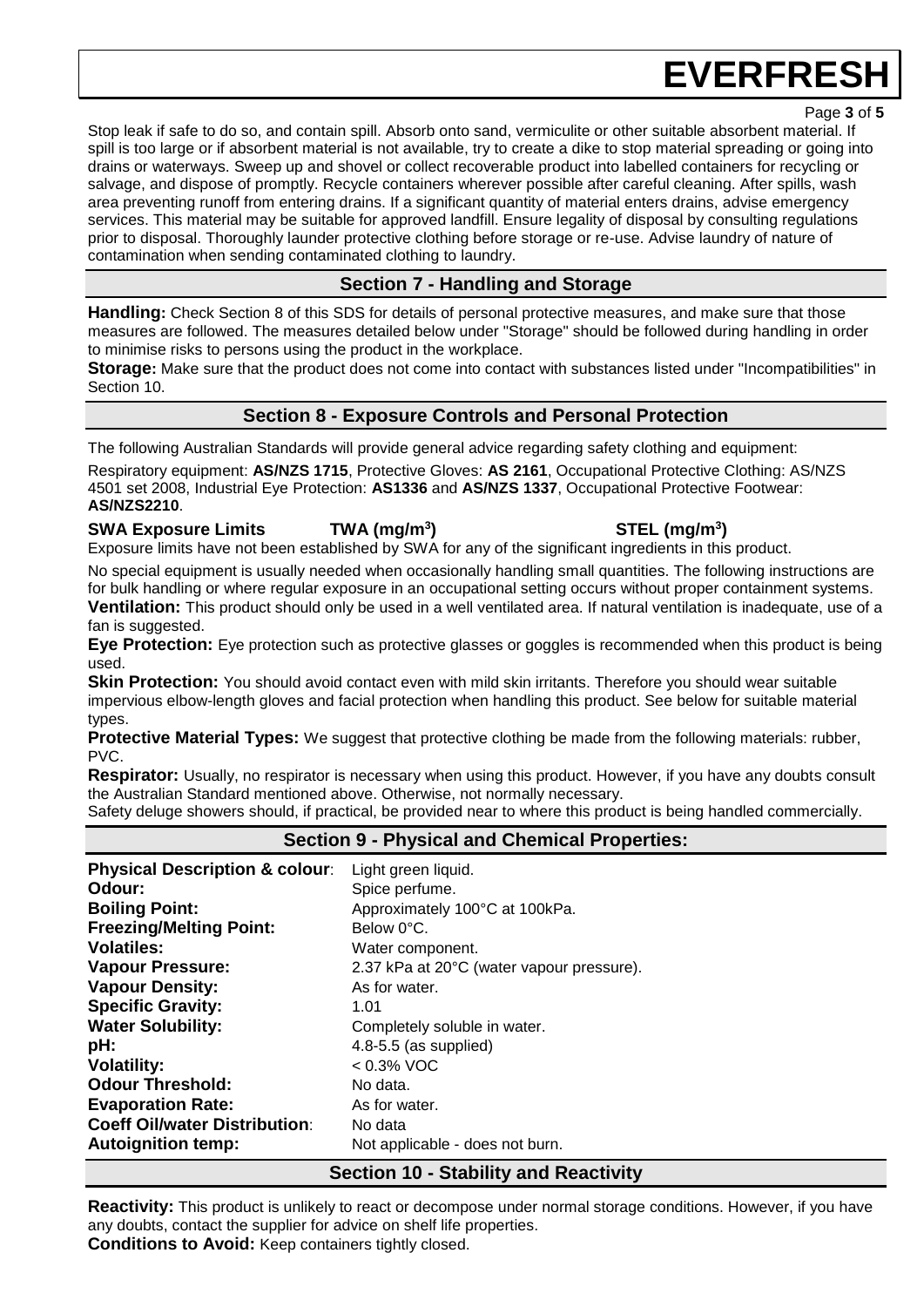Page **4** of **5**

**Incompatibilities:** Oxidising agents.

**Fire Decomposition:** Only small quantities of decomposition products are expected from this product at temperatures normally achieved in a fire. This will only occur after heating to dryness. Combustion forms carbon dioxide, and if incomplete, carbon monoxide and possibly smoke. Water is also formed. May form nitrogen and its compounds, and under some circumstances, oxides of nitrogen. Occasionally hydrogen cyanide gas in reducing atmospheres. May form hydrogen chloride gas, other compounds of chlorine. Carbon monoxide poisoning produces headache, weakness, nausea, dizziness, confusion, dimness of vision, disturbance of judgment, and unconsciousness followed by coma and death.

**Polymerisation:** This product will not undergo polymerisation reactions.

### **Section 11 - Toxicological Information**

### **Information on toxicological effects:**

| Acute toxicity                                              | No known significant effects or hazards. |
|-------------------------------------------------------------|------------------------------------------|
| Skin corrosion/irritation                                   | Irritant.                                |
| Serious eye damage/irritation                               | Serious eye damage                       |
| Respiratory or skin sensitisation                           | No known significant effects or hazards. |
| Germ cell mutagenicity                                      | No known significant effects or hazards. |
| Carcinogenicity                                             | No known significant effects or hazards. |
| Reproductive toxicity                                       | No known significant effects or hazards. |
| Specific target organ toxicity<br>(STOT)- single exposure   | No known significant effects or hazards. |
| Specific target organ toxicity<br>(STOT)- repeated exposure | No known significant effects or hazards. |
| Aspiration hazard                                           | No known significant effects or hazards. |

### **Classification of Hazardous Ingredients**

**Ingredient: Health effects:** 

Triclosan Skin irritation and eye irritation.

Nonionic detergents Skin irritation and severe eye damage.

### **Potential Health Effects**

### **Inhalation:**

**Short Term Exposure:** Available data indicates that this product is not harmful. However product may be mildly irritating, although unlikely to cause anything more than mild transient discomfort.

**Long Term Exposure:** No data for health effects associated with long term inhalation.

### **Skin Contact:**

**Short Term Exposure:** Product may be irritating, but is unlikely to cause anything more than mild transient discomfort.

**Long Term Exposure:** No data for health effects associated with long term skin exposure.

### **Eye Contact:**

**Short Term Exposure:** This product is believed to be damaging to eyes.

**Long Term Exposure:** No data for health effects associated with long term eye exposure.

### **Ingestion:**

**Short Term Exposure:** Significant oral exposure is considered to be unlikely. However, this product is an oral irritant. Symptoms may include burning sensation and reddening of skin in mouth and throat. Other symptoms may also become evident, but all should disappear once exposure has ceased.

**Long Term Exposure:** No data for health effects associated with long term ingestion.

### **Carcinogen Status:**

**SWA:** No significant ingredient is classified as carcinogenic by SWA.

**NTP:** No significant ingredient is classified as carcinogenic by NTP.

**IARC:** No significant ingredient is classified as carcinogenic by IARC.